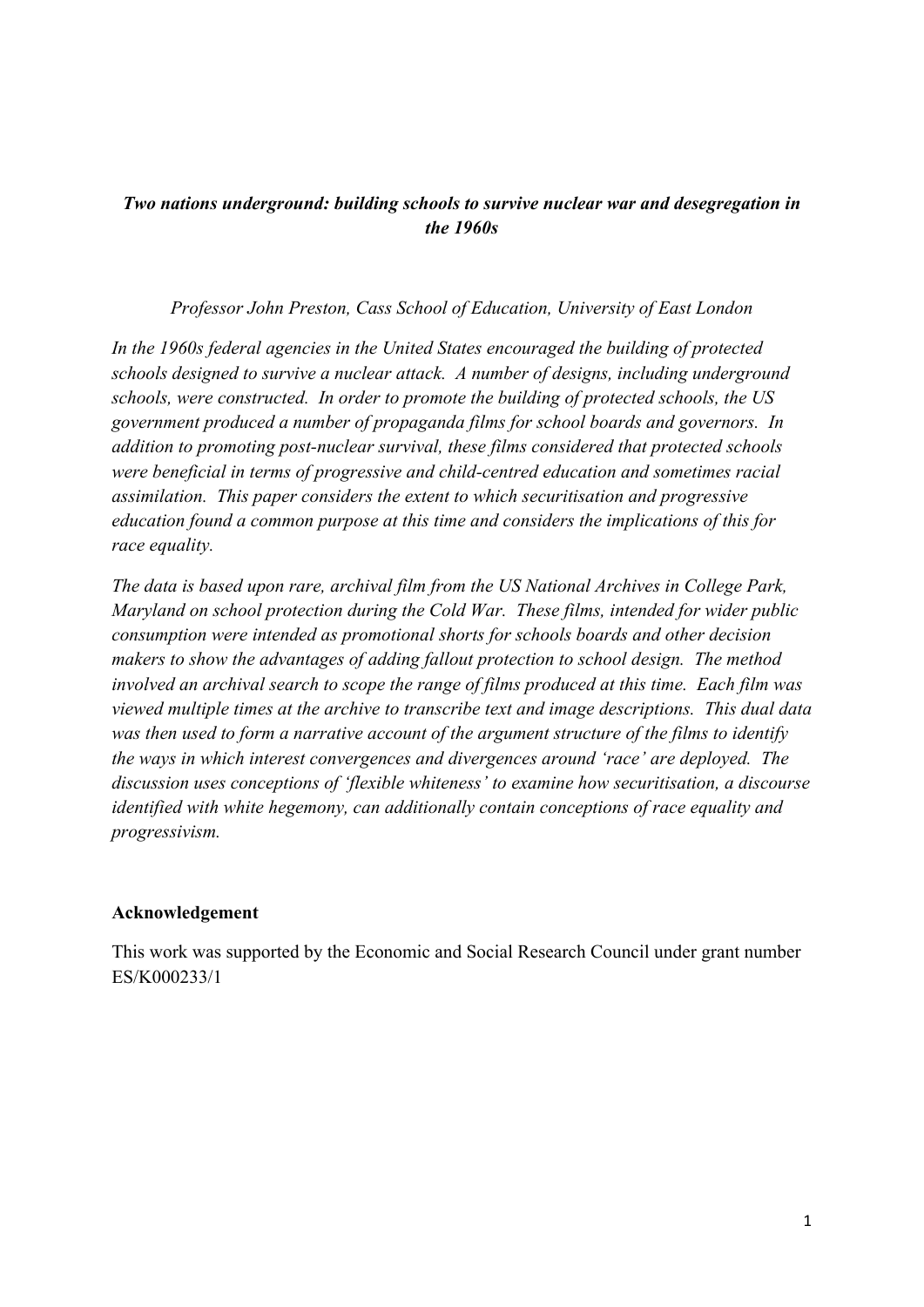### **Whiteness, nationhood and interest convergence in the early cold war**

In this paper I examine a particular cold war architectural experiment in schooling in the United States (US): the building of underground schools: to consider how such security measures were 'sold' to teachers, governors and pupils and the implications for school security today where US schools are fully integrated into a national critical infrastructure surveillance system. Unusually, the approach taken foreground the way in which concerns for racial equality were sometimes deployed, and sometimes countered, in the promotion of protected and underground schools.

In the United States (US) the conception of nationhood and belonging have been founded on a conception of individual whiteness (Roediger, 2008, 1) as property (Harris, 1993). Although this conception may appear to exist '…invisibly, colorless, undefined by geographical or psychological descriptions' (Patterson, 1998, 103) it operates as a form of national identity based on white supremacy (Allen, 2001, 2004; Leonardo,2005; Gillborn, 2005, 2006) where whites gain economic, social and psychological benefits at the expense of people of colour. Aside from institutions and practices that continue to benefit white citizens of the United States (Leonardo, 2005) and indeed globally (Gillborn, 2006) the cold war was not only a period of white supremacy, but also of white segregation where white race separation was widely politically accepted (Dobratz and Shanks-Meile, 1997, 42). The continued salience of whiteness as an '…existing and evolving system of exploitation' (Roediger, 2008, 35) meant that the cold war as a time of increased racial equality, integration, and enhanced civil rights, can be called into question.

Dudziak (2011) considers that foreign perceptions of the US during the Cold War influenced the approach to race relations and civil rights in education and other areas. The US, at various times during the cold war, needed to adopt at least a cosmetic, demonstrable commitment to race equality of a notional kind. In US propaganda films, civil rights in the US was presented as a progressive force in US policy, as part of an inevitable historical trend towards progress, when actually concerns of national security provided the impetus for change (Dudziak, 2011, 87). For example, the Brown vs Board of Education decision to legislate against school desegregation was motivated by national security policy (Dudziak, 2011, 101). However, in practice Brown II allowed the actual progress towards desegregation to proceed slowly and be adjusted according to local and state level circumstances. So whilst, for even the supposedly civil rights friendly Democrat President Kennedy '…civil rights was not a distraction from economic and foreign policy. Rather it was intertwined with Kennedy's other objectives: "the third leg of the stool"' (Dudziak, 2011, 201), but this leg was not sturdy. Kennedy was reluctant to use presidential Executive orders (which were frequently used to pass cold war emergency legislation, Grossman, 2001) for civil rights purposes (Risen, 2014, 21). Although the Civil Rights Act (1964) and the Voting Rights Act (1965) '…helped motivate civil rights reform, it limited the field of vision to formal equality' (Dudziak, 2011, 252). According to Bell (1980) the impetus behind school desegregation was in terms of cold war international relations – '…the decision helped to provide immediate credibility to America's struggles with Communist countries to win the hearts and minds of emerging third world peoples.' (Bell, 1980, 524). In addition,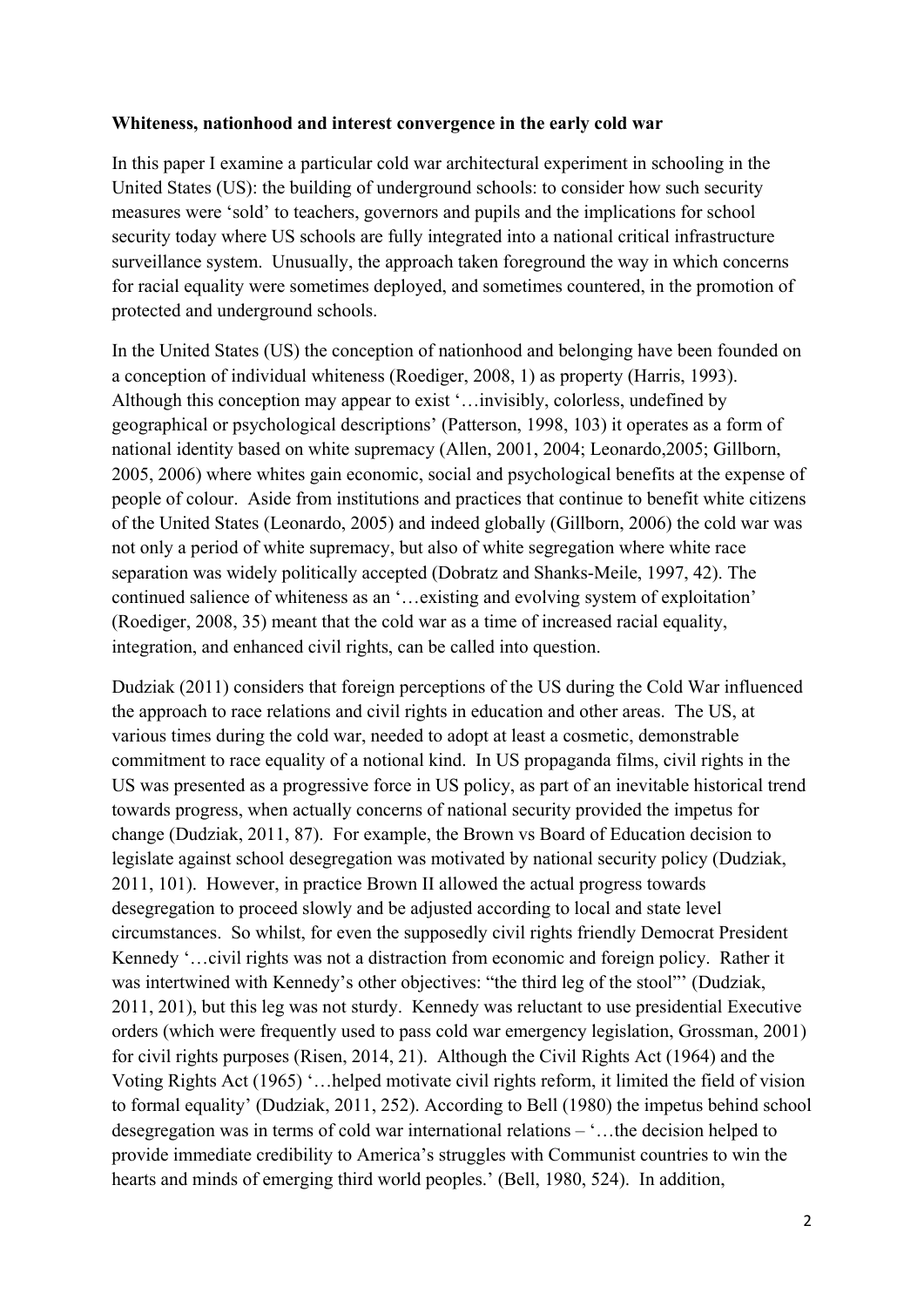domestically desegregation '…offered much needed reassurance to American blacks that the precepts of equality and freedom so heralded during World War II might yet be given meaning at home' (Bell, 1979, 524). Desegregation, on the ground, was often notional (Bell, 1980, 524) and often did not mean racial equality within schools. In fact, there were more frequent examples of interest divergence (Bell, 1980; Guinier, 2004; Gillborn, 2013) where desegregation was opposed and used to subjugate African Americans further. In Virginia, for example, some schools were closed rather than desegregated and in Texas legal obstacles were put in place against desegregation. Furthermore, civil rights was often used as an impetus for economic measures that, in the main, benefited whites. Paradoxically '…a desire for Cold War national identity could actually lead to further…racism North and South. The ongoing expansion of the welfare state continued to divest benefits overwhelmingly to whites' (Roediger, 2008, 186). Kryder's (2000) conclusion regarding the impact of World War II on race equality in the US 'Overall, wars have produced both ameliorative and repressive federal race policies…' is equally true of the cold war, but it is important to consider even ameliorative policies are frequently partial and are motivated by propaganda, rather than ethical considerations.

# **Underground and protected schools**

The racially divided and structured US of the 1950s and 1960s was a time when a war between the US and the Soviet Union was a very real possibility, and where cold war scares such as the Cuban Missile Crisis meant that the possibility of national annihilation was a real political and cultural concern. Aside from the former Soviet Union, and in some neutral countries such as Switzerland, the extent to which civil defence entered into the life of children in the 1950s and 1960s was exceptional (Grossman, 2001). In effect, the US was in a permanent state of emergency with regard to the threat of nuclear war (Preston, Chadderton and Kitagawa, 2014). Children undertook "Duck and Cover" drills in schools and many schools had an area where pupils should go to in the case of a nuclear attack (Preston, 2009, 2012).

The aim of the FCDA (Federal Civil Defense Administration) was for civil defence to be universal and cross-curricular and they specified that every single child should have access to civil defence education:-

In order that every school child may understand according to his ability and maturity how to care for himself and others in the event of any emergency, such understandings should be built into the curricula and course of study of schools

### *Working agreement between Department of Health, Education and Welfare (DHEW) and Federal Civil Defense Administration (1953)*

However, schools were not always willing to engage in civil defence during this period (McEnaney, 2001). The FCDA, and successor agencies, did put various kinds of pressure on schools to intervene in civil defence. In a booklet produced for the civil defence authorities 'Current Status of Civil Defence in Schools' (National Commission on Safety Education, NCSE, 1966) the organisation speaks directly to parents, school principals and school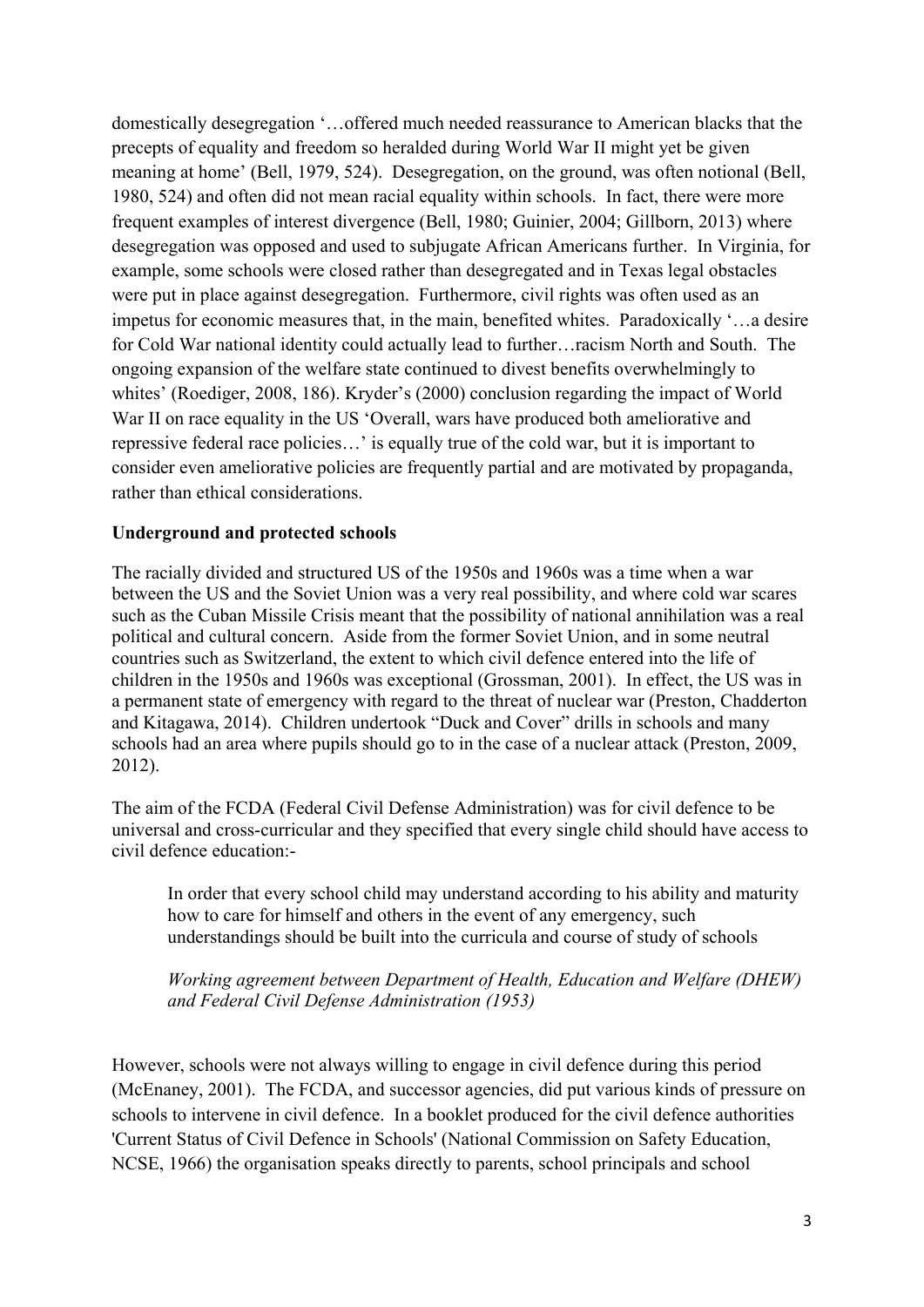teachers. In fact they state that 'This entire booklet is really a letter to two people: a schoolmaster and a CD (Civil Defence) official.' The report is based on a questionnaire survey given to schools and visits to ten states to observe CD in practice. The questionnaire and survey were designed so that a representative sample of school systems would be included. The report considers that the majority of children do not have civil defence protection and makes a direct appeal to parents as to whether this is satisfactory. The report says that 'We have nothing to sell – except our survival and that of our children' (NCSE, 1966, 2) and, using an analogy with safety at sea 'Educators are our captains; the people are our shipowners' (NCSE, 1966, 3).The results of the survey show that, with a school population of over 40 million, over 35 million do not have shelter spaces. It also shows that most teachers and school administrators report that they have 'little' or 'no' training. The NCSE report says that 'Where facilities are inadequate...the school administrator must decide which children will be given a chance for their lives and which will not.' (NCSE, 1966, 5). In making the case for why schools should be involved in civil defence, apart from an emotive appeal, the reasons are in terms of an extended curriculum. 'Civil defence subject matter includes meteorology, physical science, nutrition, physiology, communications, arithmetic and materials from other fields' (NCSE, 1966, 23) and that, even given limited time, basic CD education needs to be provided to all students (NCSE, 1966, 24). There is also a role for the 'whole school' including school administrators, parents and canteen staff. From this booklet, we can therefore see that the civil defence authorities were making direct, emotive, appeals to schools to engage in civil defence based on their low participation in CD and that the approach preferred was a whole school approach, involving many different school personnel.

Within this Cold War atmosphere, the idea that schools should be hardened to withstand an atomic bomb, or should even be built below ground, was also promoted by civil defence agencies, but there was resistance from educators. Rose (2001, 133-140) considers that in the mid-1950s school administrators and civil defence directors were already considering whether school designs could be reimagined to prepare for nuclear attack. There were plans to adapt the Boswell High School in Texas for shelter use in 1961. In 1963 a Congressional Hearing was held to consider whether schools should have fallout shelters. However, there was often opposition to such plans at a state level and issues of cost and educational utility of shelters came to the fore, as well as the effects of such measures on school children's anxieties and fears (Rose, 2001). Given the lack of federal funding, a number of local solutions were proposed. In Norwalk, Connecticut it was proposed that twenty five shelters would be built underneath the playgrounds of schools in 1962 and similar plans were made in New York schools. One school, Abo Elementary in New Mexico was actually built underground in 1962 with its own water supply, food, generators and even a morgue. It could provide shelter to over 2000 students in the event of war. Another school, the United High School in Webb County Texas (discussed in this paper) was also built to be protected against nuclear attack and on two levels, one of which was underground. The hardening of schools, and the addition of shelter facilities to school designs, was part of a more general move to construct shelters in private and public dwellings (Rose, 2001). Schools were considered to be well equipped and socially ordered sites, appropriate for shelter construction (Rose, 2001: 134) and the protection of children had a symbolic value in fostering support for civil defence more generally (Preston, 2012, 34).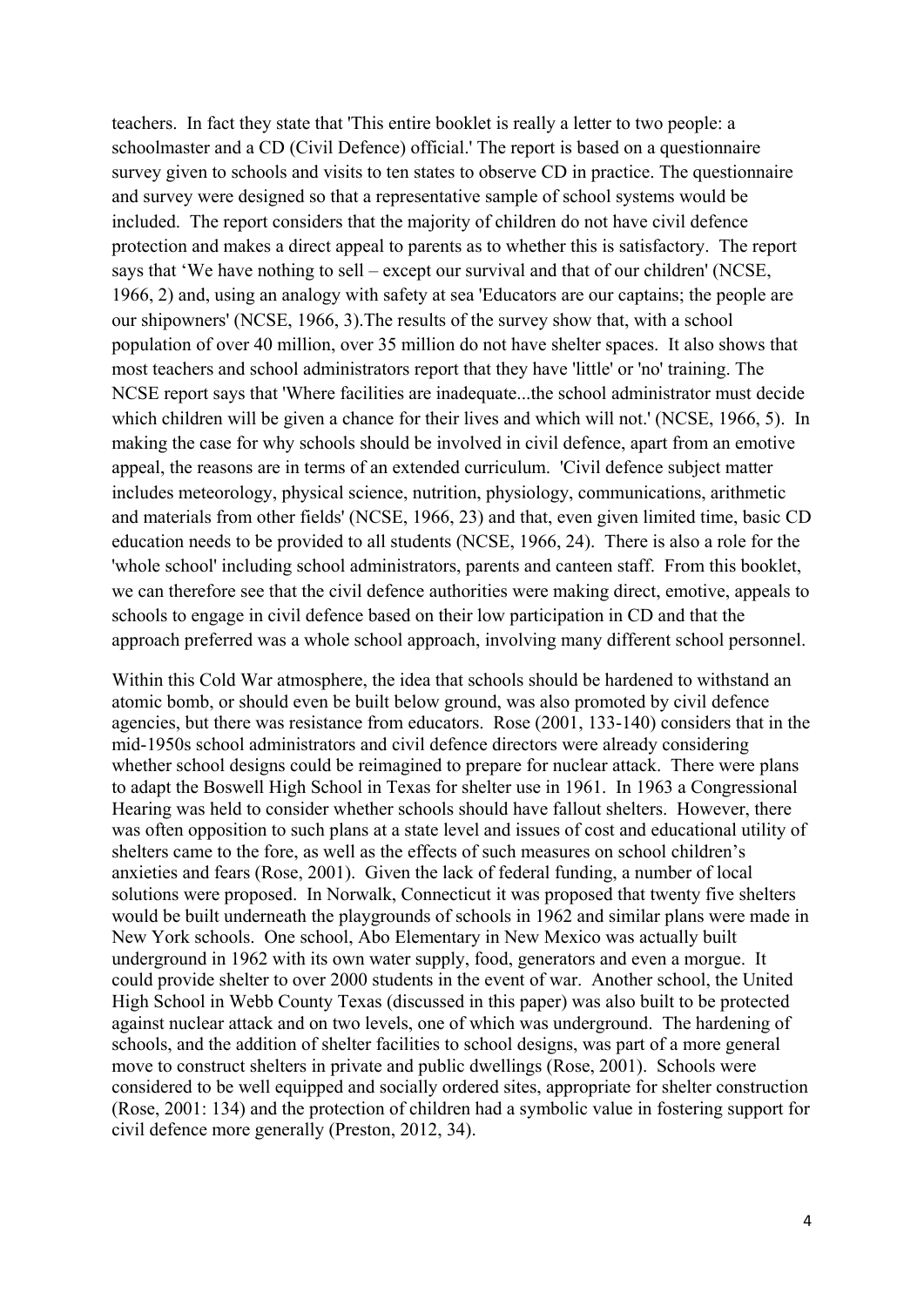As with civil defence as a whole, the idea that schools should be hardened, made windowless and even built underground was resisted on the grounds of expense, practicality, pedagogical soundness and the ethics of choosing who should gain access to shelter and who should not. The FCDA, DOD (Department of Defense) and other civil defence agencies, therefore needed to 'sell' the conception of civil defence to audiences. Surprisingly, one of the major ways in which they did so was not to highlight the benefits of underground schools in terms of their protection against nuclear attack but rather to use the discourse of progressive education (which was at that time suspected of being Communist in nature by some elements of US society, Hartman, 2008) to make the case that such schools were pedagogically superior and more inclusive environments. The arguments used were based around conceptions of rationality, progressivism and equality. Firstly, it was argued that such schools employed rational techniques of managing pupils, were cost effective, employing new cold war disciplines of game theory and cost-benefit analysis (Erickson, et al, 2013) to argue that protected and underground schools were the optimal choice for educators. Secondly, that such schools were more progressive in terms of using new pedagogical methods such as vocational classrooms and new educational technologies. Such developments were eagerly accepted by progressive educators in the Cold War who often saw convergence between their own interests and civil and national defence (Hartman, 2008; Brown, 1988). Thirdly, as discussed above, school desegregation which had been made illegal following Brown vs. Board of Education (1954) had led to calls for more racial equality in schools but also served the cold war interests of white legislators and educators, but this was still partial and cosmetic as discussed above. In this context, underground schools were sold with a dual purpose: that white children (in particular, but not exclusively) would be protected whilst 'managing' what were perceived, by whites, to be the downsides of segregation. Hence, underground and protected schools can be seen to be part of the continuing racial project of white supremacy and white segregation in the US. Moreover, such schools were dually positioned as being emblematic of both US cold war preparedness and also of equality and civil rights. They therefore served a useful internal and external propaganda purpose for the US DoD (Department of Defense). Internally, such schools ideologically confirmed safety and security under the guidance of government with a notional and cosmetic nod to equality. This would reassure whites that they would not have to compromise white supremacy, whilst providing people of colour with some reassurance that their children may be provided with some (separate, if not equal) protection against a nuclear war. Externally, these films can be seen as part of the US' more general propaganda offensive in demonstrating a continued commitment to civil rights, even if there should be a nuclear war.

It must be noted that efforts to maintain 'Jim Crow' in Cold War shelter arrangements did not go unnoticed by African American civil rights protestors and cultural commentators. Ever since Du Bois' short story 'The Comet' (1999, originally published in 1920) where a destroyed New York becomes a site of continued racial oppression the apocalypse (nuclear or otherwise) has been used to consider the racial inequities of American culture. Langston Hughes, in a series of satirical sketches, considered that 'I would be Jim Crowed out of Bomb Shelters…down there they will have some kind of voting test, loyalty test' (Rose, 2001, 109). Du Bois himself participated in a series of protests in New York city in which African Americans, and white citizens, would refuse to take shelter in civil defence drills in protest over US policy (Foner, 2000). Although it is not possible to ascertain the impact of these satirical and protest activities on decisions regarding underground and protected schools, they were part of the context of the cold war US where resistance was necessary to advance the civil rights struggle in all domains.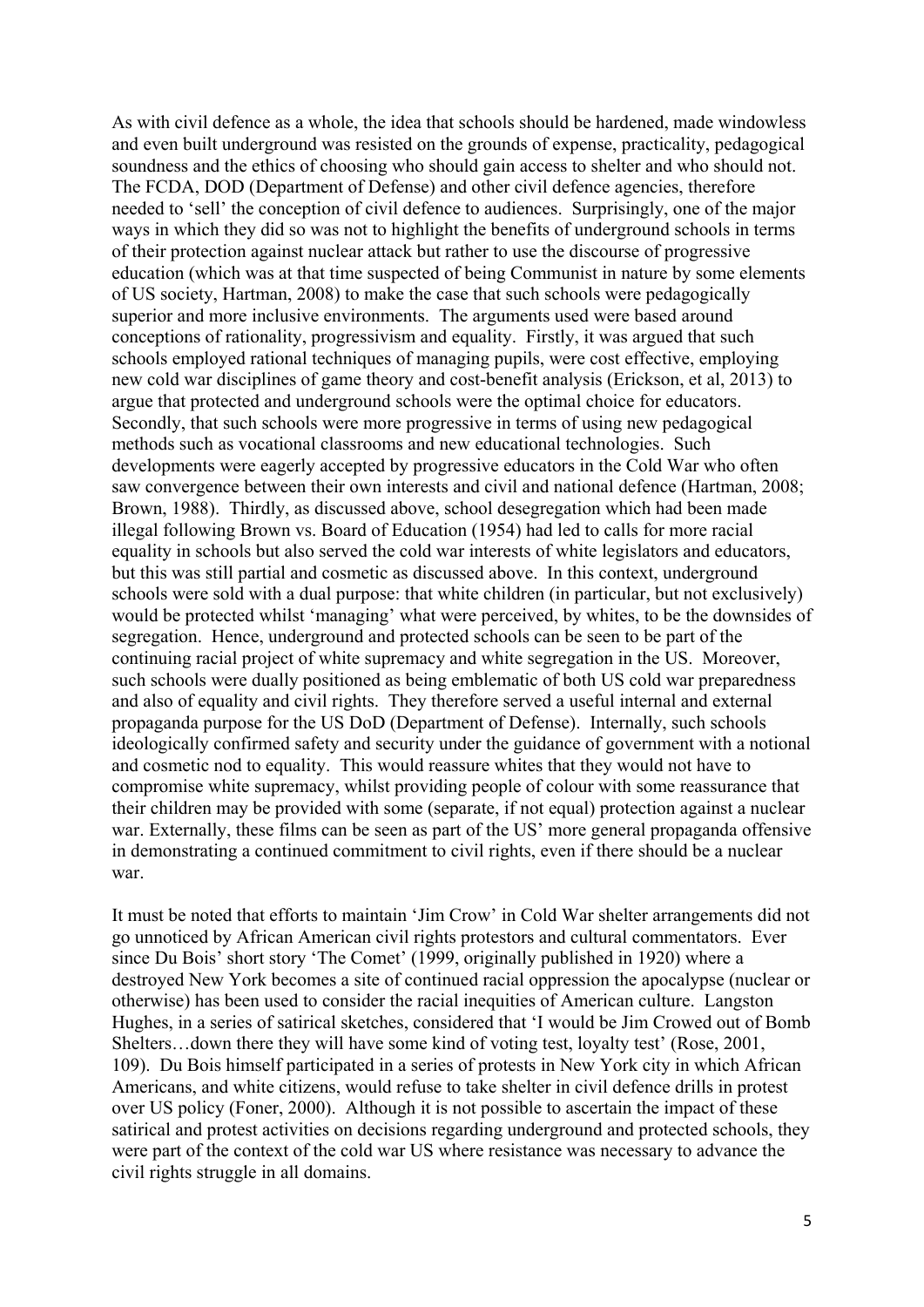#### **Selling protected schools**

This research is based upon a unique source of data being rare archival film from the US National Archives in College Park, Maryland, on school hardening in the cold war. These late 1950s and 1960s films, intended for wider public consumption, were intended as promotional shorts for school boards and other decision makers to show the advantages of building fallout protection and shelter into school design. The films were, after the cold war, classified, and not available for the general public to view. The promotional materials discussed here found their way into the public domain largely through army repositories (rather than through civil defence authorities). This is therefore by no means a random sample of films and in a way, these are films that have 'slipped through the net', not being released to archives by the departments concerned, but through a circuitous route. This is often the case with government archives where processes of acquisition or selection means that data in neither compete or representative - a process that Hill (1993) refers to as 'sedimentation'. In this case, rather than a sedimentation of data over a long period of time, what is available for analysis is more of an opportunistic trickle. However, there is some use in fragmented research data. Firstly, it presents what the archivists and interviewees consider to be the 'public' face of their plans. I was left with data which was fit for public consumption, which indicates that this is data which the organisations and groups would, to a certain extent, like to present to the public. Secondly, when researching national security often data is (tautologically) not placed directly in the public domain. Fortunately, three films remain from this era on underground schools and still remain in the US National Archives. 'The A+ School' (Motion Picture 60940: 311.2, 'The A+ School', 1966), 'Texas Had a Brand New School' (Motion Picture 61028: 311.84, 1965) and 'Civil Defense in Schools' (Motion Picture 60953: 311.15, 1958). All of the films make an appeal to the audience in terms of the rationality and progressiveness of underground schools whereas each film separately represents two sides of the same coin of interest convergence / divergence. 'The A+ school' focuses purely on white children and their protection, whereas 'Texas Had a Briand New school' focuses on the inclusion, but also the compliance of, Hispanic parents and students and 'Civil Defense in Schools' on the notional inclusion of African Americans.

# *The A+ school: South Salem Elementary*

A Department of Defence and Office of Civil Defence film, 'The A+ school' considers the construction of the South Salem elementary school. The film begins with a montage of white children playing, and it is only white children who are shown in the promotional short. Throughout the film a common image presented is that of the circle. Children are shown in shots of spinning on a roundabout, holding hands and spinning in a ring and swinging in a semi-circular arc on a swing. This is mirrored in the panning shots around the school and eventually resolved in terms of the 'round' 'inner core' / fallout area of the school itself. The film begins by considering that photographers have often been captivated by images of children at play, and with schools as a theme. It then considers the strategic importance of school buildings:-

NARRATOR: Our subject here is children too, and our subject schoolhouses…in some cases the only substantial building for miles around…this school is the new South Salem elementary school…it's a rather unusual school, a kind of school in the round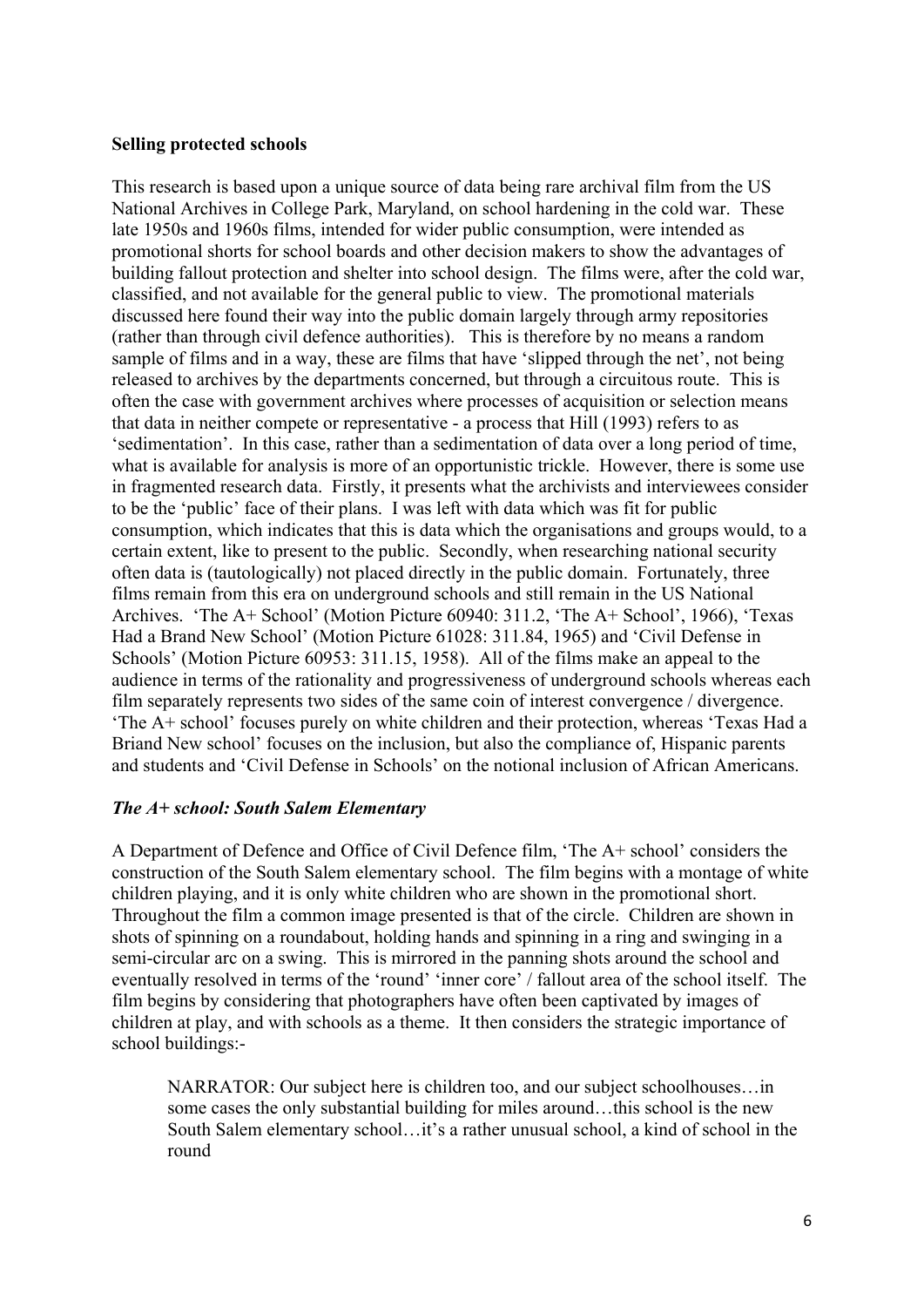The film then shows the circular inner core of the school, making much of its pedagogical features in terms of being a shared, flexible space, for teaching. However, this area is also promoted as a cheap way of providing fallout protection at very little cost:-

NARRATOR:..this area called 'common space because it is shared by three adjacent classes…for this area has even more to offer, a plus feature that can not be seen at all, it is also a fallout shelter, designed into the building, an integral part of it ,and all above ground….it was done without fanfare..the architect came up with this design, a circular building with 21 classrooms...the technique for designing fallout shelter space into a building is called slanting.. making a few adjustments to windows, the location of doors, or the reinforcing of a wall or ceiling to give fallout protection…only 16 cents per. square foot was for the plus (protection) feature

The film then makes a direct appeal to various levels of civil society to promote the idea of 'common space' schools with fallout shelters:-

NARRATOR: What can you do? The Office of Civil Defence and Protection asks you as a citizen, you as a school board member and you as a parent to be aware of the way in which fallout protection can be added to buildings..but we urge you to see to it that they have the added plus, as this school does, for as many reasons as there are children

In this appeal, fallout protection is considered something that can be added cheaply to modern schools. However, fallout protection is not simply given as a cost which schools must bear but rather as something that is a pedagogical advantage in design, using the 1960s theme of 'common space', in vogue in progressive educational theory at this time. The appeal in this film is to members of school boards, parents and citizens rather than to government departments. Finally, the film states 'for as many reasons as there are children'. This portrayal of white children's lives as inviolate (irreplaceable) and that saving one child's life is sufficient reason for school redesign appears as a prominent motif.

# *Texas had a brand new school: United Consolidated Independent School, Webb County*

The film "Texas had a brand new school" also emphasises school design, and the advantages of building (in this case) an underground school. Unusually, for a civil defence short of this time, the film features a school with a largely Hispanic population (most films of this period, and in the civil defence literature more generally, focus exclusively on white children). The school included in the film, the United Consolidated Independent School, was one of the first to introduce bilingual programmes for Hispanic students. The film begins with footage of a school bus taking the children to school:-

NARRATOR: In South Texas they grow cactus, and kids. Some say that cactus has all the luck. All it has to do is stand there, the kids go to school. Times have changed, needs have changed, and that's the reason behind this school…the United Consolidated independent high school...a new and very different school...

The film then shows a montage of photographs of the local school board in a meeting. Through still photographs, the images convey the message that this was a school board with a mixed White and Hispanic ethnic composition:-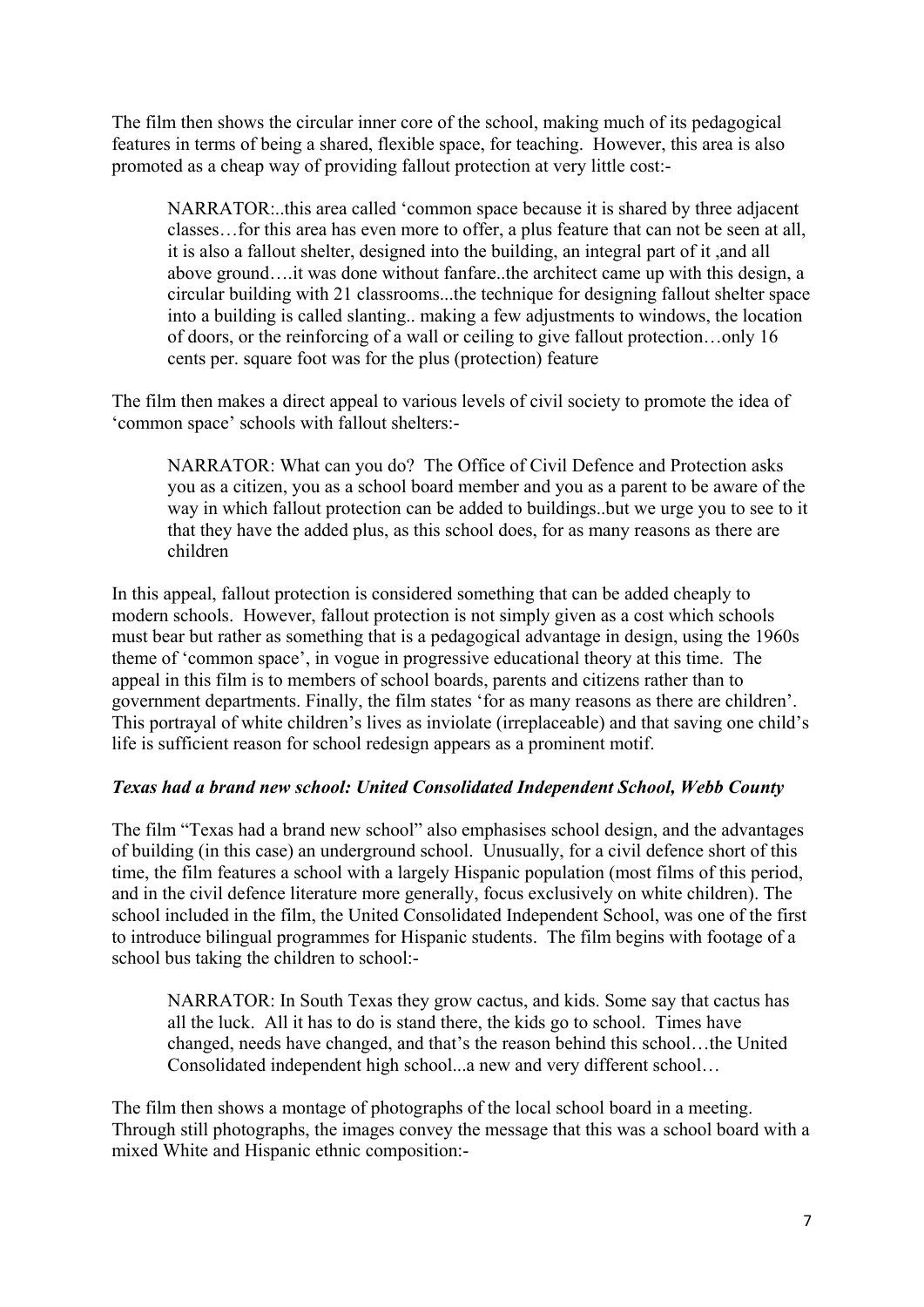NARRATOR ...what they wanted for their children was something extra, protection from nuclear fallout. Berlin, Cuba, they'd left their marks...but most people forgot them as soon as the crisis ends, but not these people..

The narrator explains that in a time of crisis the school would be open to the school pupils, their parents and the wider community. The point is made that the school would be an example of a 'protected school'. As in the previous film, the rationality of saving children's lives is mentioned:-

PARENT AND MEMBER OF SCHOOL BOARD: our thoughts were, if we were saving one child for the expense we were making it would be worth every cent we spent.

In the protected school, part of the school was built underground:-

NARRATOR: ...the lower floor below grade, this part to serve as both schoolroom and shelter…to be a normal classroom in normal times, a shelter in times of need…of course there were questions…windows…how would the children react in an underground school?

These fears are quickly addressed in the film:-

CHILD VOICEOVER: You don't get any feeling of claustrophobia…it's just like a regular school without any windows

The narrator continues to say that there are 'no signs of depression' shown by the children and that good lighting, plants and mirrors on the walls make it a more welcoming environment. Further quotes look at the positive factors of an underground school in terms of progressive notions of student morale and achivement:-

CHILD VOICEOVER: There are no students looking out at the sky..it keeps our attention on what they're teaching

PARENT VOICEOVER: My son Tommy was such a daydreamer and he used to look out of windows all the time, and he can't do that anymore, and I think that it's improved some of his work.

PARENT VOICEOVER: This school itself is so beautiful and so unusual, it has the morale of the kids so high that I have noticed my girls grades have gone up, they feel like they have to live up to the school itself

CHILD VOICEOVER: Since I've been at the new school my grades have come up from being a C student to As and Bs.

NARRATOR VOICEOVER: The slab gives the lower floor a fallout protection factor of 152, a factor better than most community shelters...it brings another blessing silence. In the library downstairs, you can concentrate on a book.

The underground school also engendered a 'whole school' approach to preparedness:-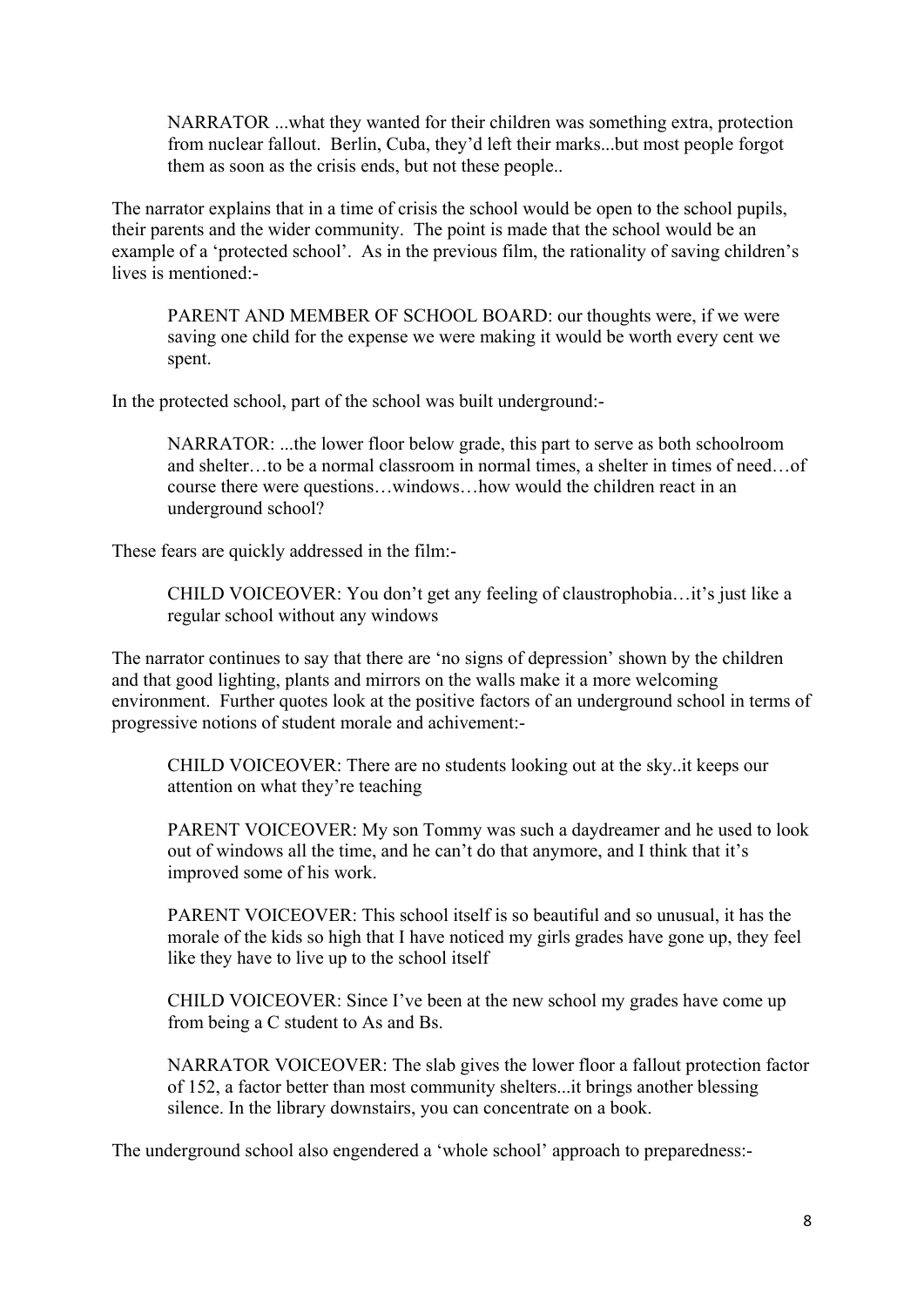NARRATOR: One of the key areas in the underground part of the school, the kitchen and cafeteria, preparing meals now for the school, ready in any emergency to feed and supply the whole community. This was a dual use plan. If a crisis came, each below ground room would go right on as a normal classroom to keep the children cheerful and busy, or if needed it would be switched at once to its emergency function as a dormitory, nursery or hospital.

The rest of the film makes points about the social inclusion of the school, facilitated by its protective function in scenes that concentrate on the Hispanic students:-

NARRATOR ...and so Webb county has its school, the community has what it wanted, a fine modern school...with bilingual teaching equipment where 70 per cent of the students spoke only Spanish.

NARRATOR: With a woodwork shop to give vocational training for those who go out to work

The aesthetics and appeal of the school are also noted:-

NARRATOR: An active and attractive school with all the advantages, plus one, the knowledge that protections' always there, or only a few feet away

PRINCIPAL: The plan is no longer necessary, we're in the plan

PRINCIPAL: We have more teacher applications than we can possibly take care of

PRINCIPAL: There are many contractors and people, superintendents, school board members that have come to our building to look at it to get ideas

In the penultimate sequence, the film refers to the community participation required to produce the school and notably includes scenes of co-operation between Hispanic and white school governors:-

NARRATOR: It took the co-operation of all the community to build this school as a shelter, and it will take the same co-operation to run it

NARRATOR: The shelter serves the whole community, and is big enough to serve them all.

#### *Civil Defense in schools*

The third film, Civil Defense in Schools, is concerned with wider issues than school design, but makes similar points regarding the benefits of protected schools to the above films. The film starts with an account of the different types of disasters that schools may face:

NARRATOR: The threat of disaster is never pleasant. For a long time schools have been protecting children from the disasters and accidents that we have come to expect. Now there is a new form of disaster, for this is the age of the atom.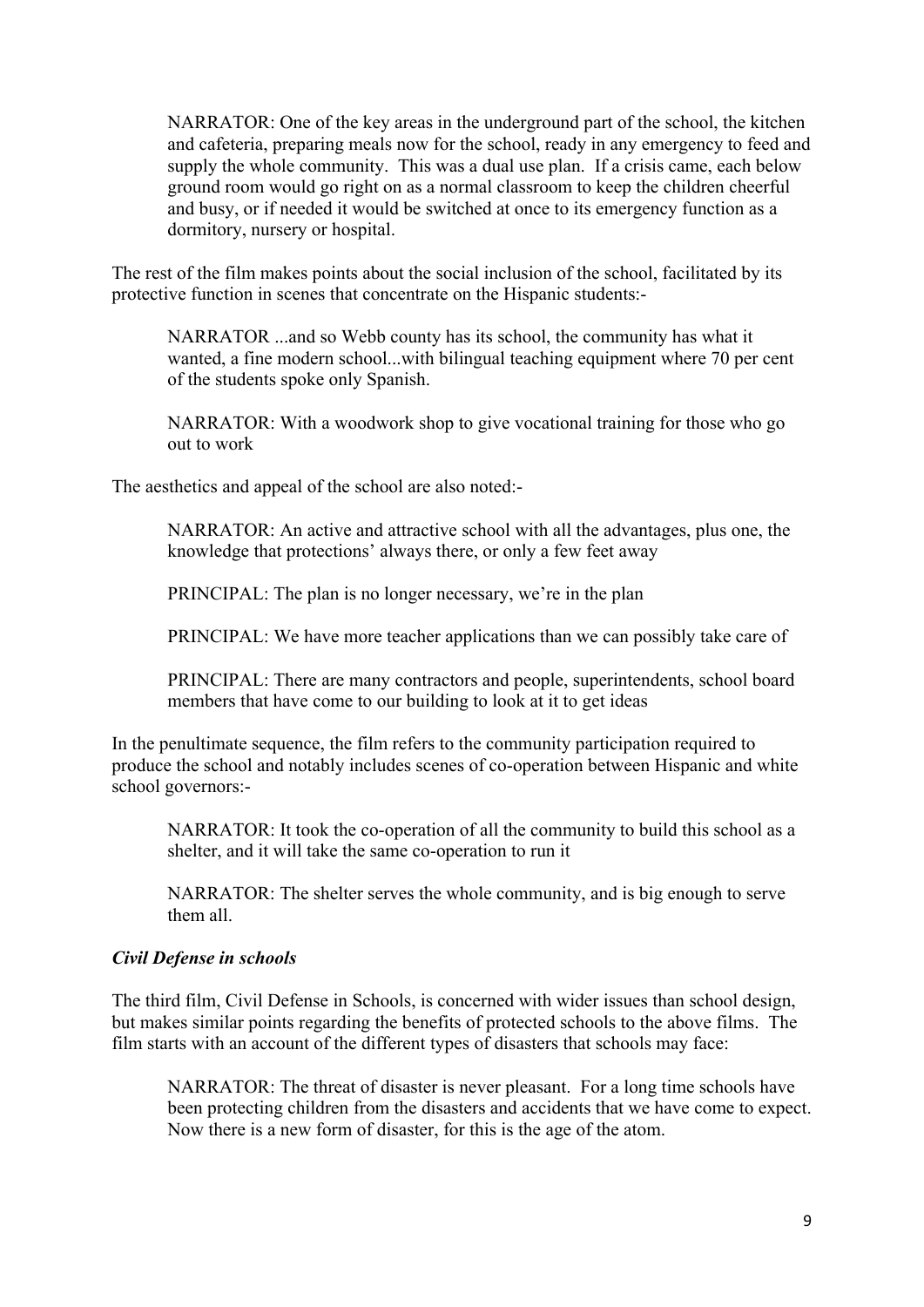The film then goes onto show how school civil defence should be built into all aspects of planning:-

NARRATOR: Protection of our children must be a basic goal of every educational program…There is a general concept for every school board to follow in developing a civil defence program.

The planning process is shown to be devolved down to the school level, and a 'whole school approach' is implied:-

NARRATOR: A few days later the superintendent meets with his staff and school principals to explain the new directive. The curriculum co-ordinator heads the curriculum committee. The safety supervisor is appointed chair of the protection committee…The civil defence director explains how schools fit in with the community civil defence survival plan Before calling a meeting with their entire staff, principals' discuss the plan with some of their key people.

This involves the same 'dual use' benefits as shown above:-

NARRATOR: This school needed additional classroom space. But to build it above ground would have taken away valuable playground area. The problem was solved by building dual purpose classroom shelters underground.

The whole school approach was also emphasised in terms of the inclusion of cafeteria staff in planning and here we see the only African American characters in the film, women working in the canteen:-

NARRATOR: An adequate school fallout shelter should contain enough provisions to sustain students and staff for at least two weeks…In this combination shelter cafeteria, the cafeteria manager is in charge of emergency feeding facilities

### **Discussion: notional race equality and promoting security**

In each of the three films we can see the same themes of rationality and progressive education. Firstly, that protected and underground schools are a rational choice. That it makes sense architecturally to build schools in this way given that they can have the 'plus' of protection against atomic attack is implicit in each film. It is argued that this can be achieved at limited cost and that systematic planning would mean that the schools are not only fully prepared, but also aesthetically better than non-protected schools above ground. Secondly, in each school benefits in terms of progressive education are referred to. The first school, South Salem elementary, would be constructed with an 'open space' and circular orientation which would mean that the classroom space could be modified depending upon the activities of the teacher. The 'common space' at the centre of the school could be used for collective group learning activities. In the second school, the United Consolidated Independent School, the argument is made that the school design is progressive in terms of increasing student's concentration in providing no windows to stare out of, and also in soundproofing the learning environment. It also points to the advantages in terms of creating new spaces for bilingual learning and for vocational study. The motivation is shown to come from an ethnically diverse school board to create an aesthetically pleasing school for the community. In the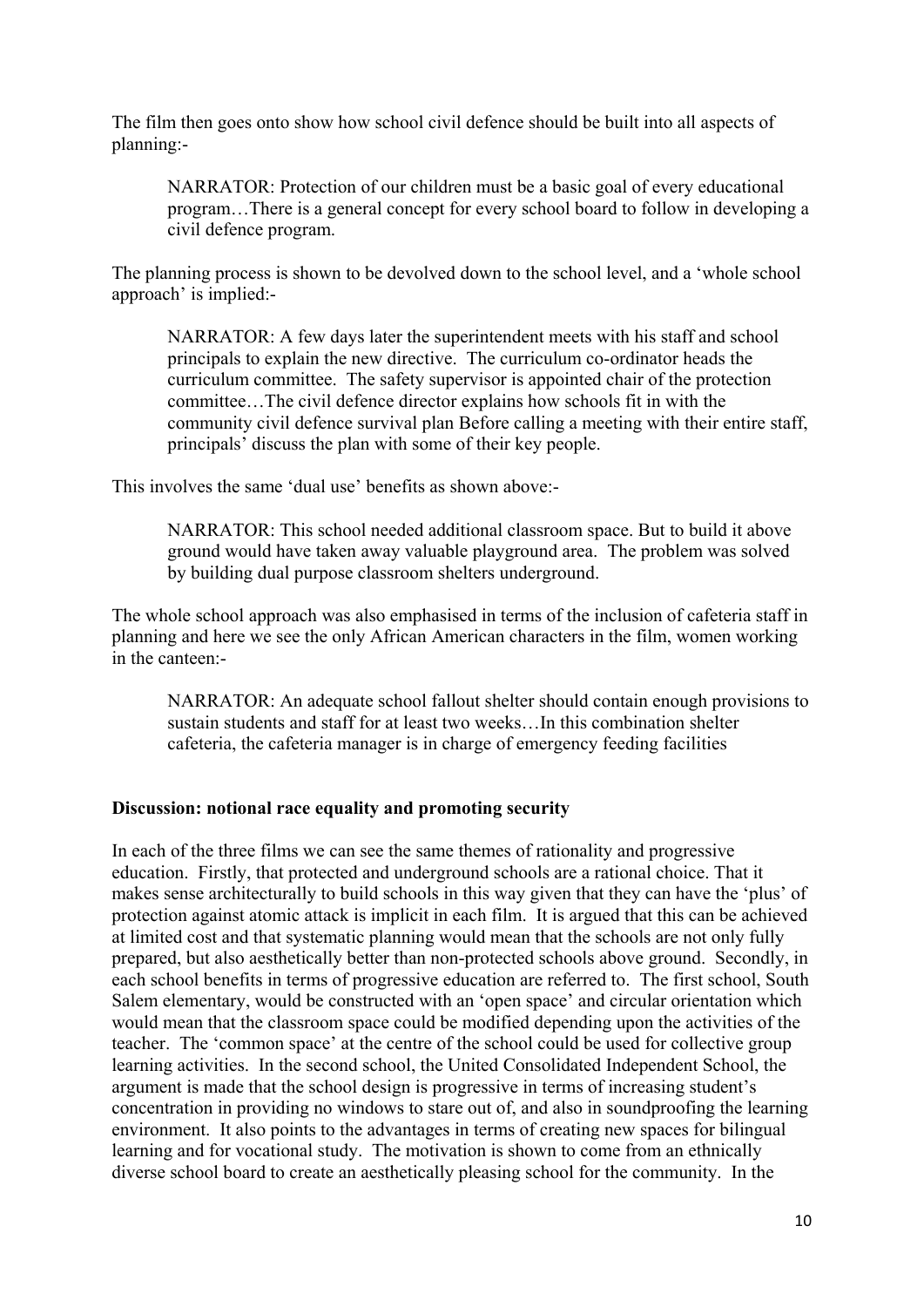final (unidentified) school the building design creates additional space for dynamic learning activities and engenders a whole school approach.

However, although the films appear to promote a *notionally* progressive notion of education, in terms of how racial themes are represented they are in keeping with the contradictory nature of racial equality following (notional) desegregation. The A+ school shows exclusively white children being protected in a new circular school and the themes in this film are close to the almost eugenic features of early cold war films more generally in which the protection of whiteness is central (Preston, 2012; Preston, Avery, Chakrabarty and Edmonds, 2011). It is interesting in the second film that it was a mixed White / Hispanic rather than a White / African American school that was chosen for an underground design. There is notional representation of Hispanic parents as advocates for underground schools and 'facilities' offered for bilingual learning, but no real emphasis on further integration beyond special provision. Finally, the final film does show African American characters taking part in the functioning of the underground school, but as cafeteria workers rather than representing African American children as benefiting from protection. The use of Hispanic children and parents in the second film, rather than choosing a school with a white / African American composition is perhaps indicative of the ways in which Hispanic students can, in certain contexts, be ideologically deployed by the state as 'honorary whites' in terms of a triracial system of oppression (Bonilla-Silva, 2002). Whilst African-American children are completely absent from the ideological depiction of protection, Hispanic children are notionally included.

We should be careful in terms of the extent to which we hold these films up to the standards (however lacking) of representation that we expect today. It would be a facile conclusion to claim that racial inequality was worse in the past and that we can comfortably judge it from our enlightened position today. The point is not that these films appear to be racist, but rather the contradictory nature of how concepts of rationality and progressivism are employed. On the one hand, the films consistently emphasise the rationality and enlightened notion of such schools and even possibilities for further racial inclusion. On the other hand they support notions of notional inclusion and a return to a segregated past. These contradictions do make sense in the historical context where the state was aiming to balance desires for interest convergence (to appeal to liberal white audiences – particularly principals, heads of governing bodies and teachers – and Hispanic, and to a lesser extent African American audiences) with interest divergence (from whites who wished to protect segregation, and if they had to have it to only experience it in a notional, and limited sense). This argument is further contextualised by the desire of the US to project an image of being a racially inclusive society to other nations. It must also be remembered that the civil defence authorities were aiming to appeal to (predominantly) white audiences during and after a nuclear attack. In the Southern States of the US there were concerns that fallout shelters would be desegregated (Rose, 2001, 110) and the post-apocalyptic following a nuclear war is frequently portrayed (in government documentation and popular culture) as preserving racial stratification (see Preston, 2012).

# **Conclusion: protected schools today and 'flexible whiteness'**

In concluding, I consider both the ways in which school security is now even more firmly part of national security than in the nuclear age, the historical and contemporary dimensions of security and education, and some implications for conceptions of securitisation and whiteness.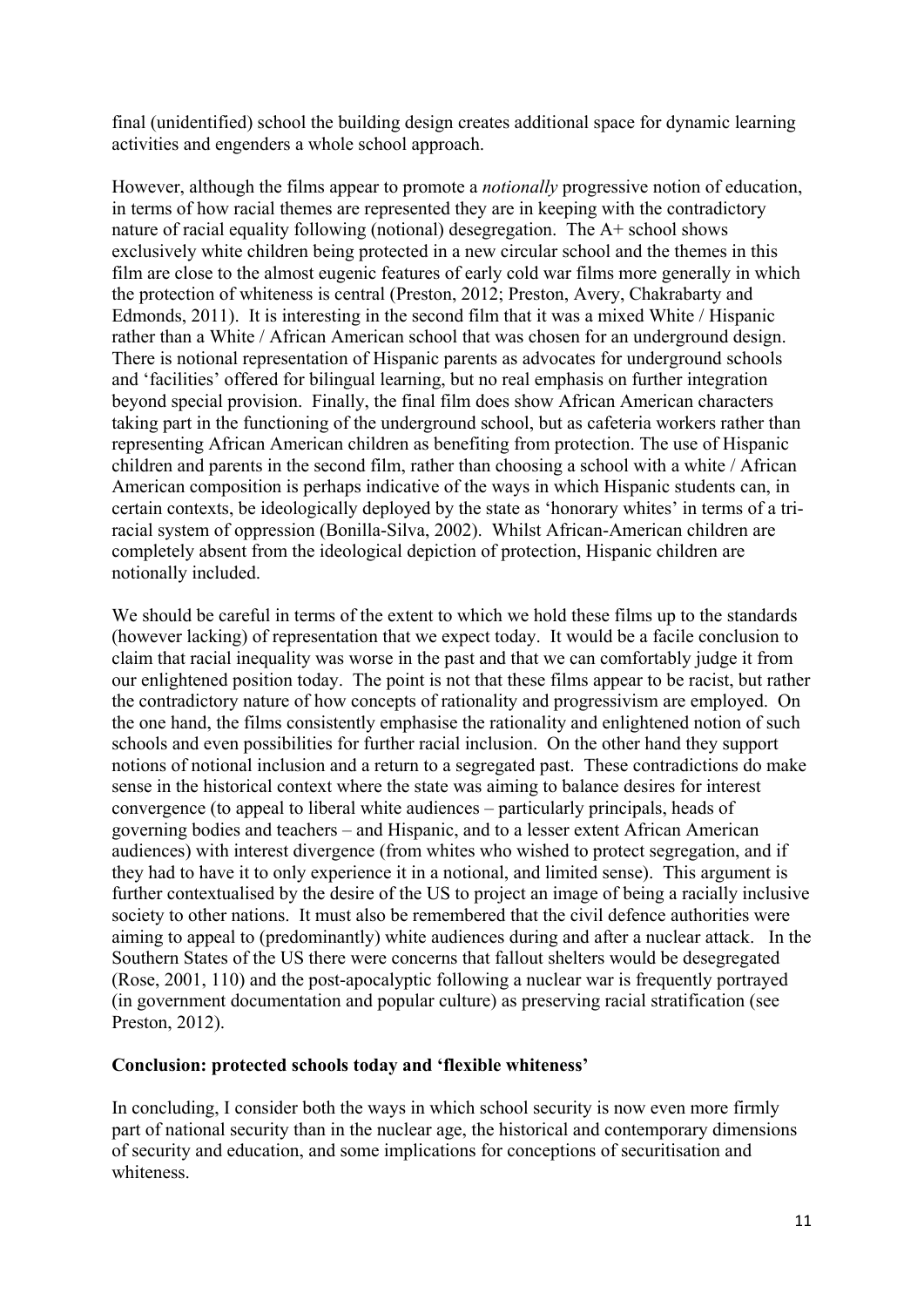Rather than, with the end of the cold war, schools being distanced from protection and security there has been a move to reinforce protection, adopting techniques of military security and militarisation into their architectures and designs. Instead of nuclear war, the motivations for this are factors such as crime, school shootings and terrorism but again, the justification is often that it is not only rational, but also progressive. Hence school security is promoted as offering safer learning environments and even improved academic performance. Within the state apparatus, the United States is exceptional when compared to other Western countries (Preston, Chadderton and Kitagawa, 2014) in including schools as part of the Critical National Infrastructure (CNI). This new system of infrastructure protection gives schools a new function, different from the underground or protected school. In the previous security architecture, schools operated as individual security nodes, with no obvious connection to other schools with similar security arrangements. The advantages of security were considered to be at an individual, school, level and benefits were realised through advantages in terms of learning and teaching. In the new, networked, security infrastructure, school security represents part of a layered network of security architecture across the United States. Whether schools participate or not in particular security programs, they are part of the security architecture. Similarly, individual pupils, teachers and other school administrators are the 'operators' of part of the critical national infrastructure. This may seem to be merely a semantic move, but it has profound implications in terms of the relationship between state security and the citizen at a school level. Firstly, there is no 'opting into' security. In the 1960s, schools were strongly sold the need to be a protected school, or an underground school, by government agencies. This selling was based around the advantages that would accrue to the school. Now schools are part of the CNI there is no opting 'in' or out of security, schools are automatically part of this layered and networked system. Secondly, the 'aims' of securitising schools in the 1960s were made clear in terms of benefits to pupils. In the new security paradigm, national security is an end in itself aside from any benefits to individual institutions. Thirdly, the nature of a networked and layered system of security is to produce a mapping of every possible available piece of geographical and personal relevant data. The security of schools therefore is indistinguishable from the task of national security (Kristensen, 2008, 74). Each and every school in the United States is a 'protected school' and in turn is supposed to enhance and support every other part of the CNI. This has obvious implications for racial equality in terms of how pupils and teachers are classified as racialised 'security threats' with networked surveillance but if history is a guide, these effects will be dependent on the complex ways in which interest convergences and divergences play out in society.

Conceptually, this empirical study allows us to further consider how we consider the discursive and material in examining race and security. Securitisation is defined by Wæver (1995) as being formed through a speech act. It is formed through discourse but this discourse has consequences in the real world. That securitisation can be formed through discourse does not mean that it is ephemeral, or that it can be undone through reclaiming, or subverting, the discourse. Securitisation materialises itself through artefacts, processes and procedures that become concretised as part of the security apparatus. Indeed, Wæver considers that securitisation is only mobilised through state-actors claiming special rights to use "…whatever means are necessary" to bring about security (Wæver, 1995, 55). Hence it is incorrect to consider that securitisation does not engage with materiality at least in its common sense meaning (if not in terms of materialism as a political philosophy). Similarly, whiteness is also both an ideological (discursive) formation but also one that mobilises real resources. There is a false dichotomy drawn in whiteness studies between those who focus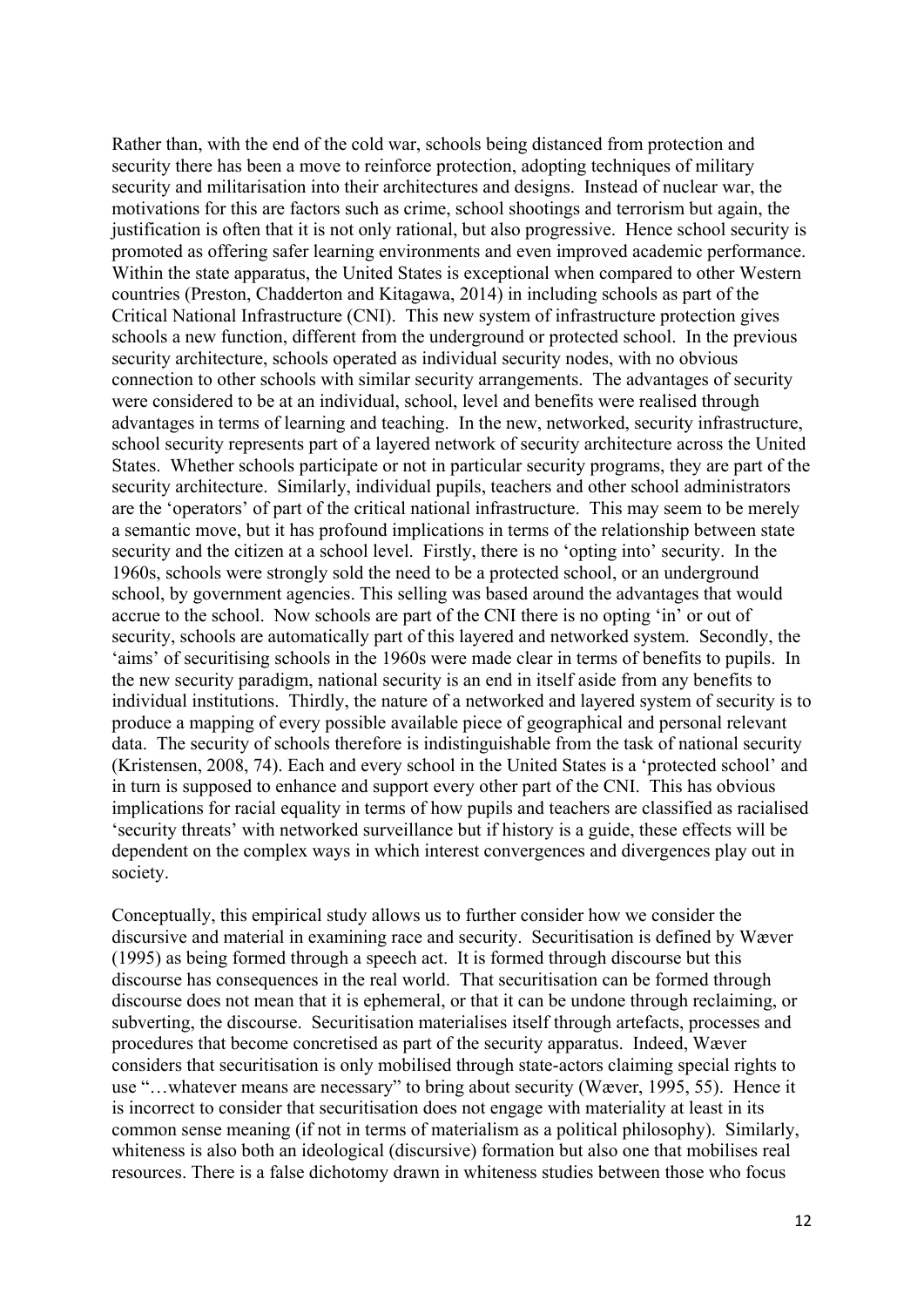upon the ideological and the material aspects of whiteness. It is more appropriate to consider whiteness to be an amalgam of material and discursive formations as in the depictions of white supremacy considered by Zeus Leonardo and Ricky Lee Allen (Leonardo, 2008; Allen, 2001). As securitisation and whiteness are complex formations that iterate between the material and the discursive, then the space for contradiction is obvious. Such contradictions are not a sign that the theories have somehow 'failed' in a Popperian sense (that an exception proves that the hypothesis is incorrect) but rather that social reality is more complex. The case of securitisation and whiteness discussed in this article is a case in point where the mobilisation of a security discourse which appears to be, at least partly, motivated by a eugenic desire to protect (predominantly) white children is more complex, and contradictory in practice taking in both interest divergences and convergences. It illustrates the ways in which a more nuanced version of whiteness is required in understanding educational dynamics, such as Leonardo's (2008) notion of 'flexible whiteness', where contradictions in white supremacy can be managed and recuperated in processes of securitisation. In the contemporary era, whiteness is not as obviously segregationist and supremacist as it was in the 1950s and 1960s, but this is not to say that it has lost its oppressive characteristics. 'Flexible whiteness' considers that globalisation is shaped by processes of white supremacy, and increasingly both global and domestic notions of security are being shaped in terms of making a global system of travel of commerce that is 'safe' for whites (Leonardo, 2008). In all domains of security, including preparedness for terrorism, pandemics, riots and demonstrations, flexible whiteness often transcends national determinations of public safety and security (Preston, 2012).

In terms of contemporary school security whiteness is still manifested in school architectures but rather than the segregationist white supremacy of the 1950s and 1960s, this is a flexible form of whiteness that uses tropes of inclusion and the common good (in terms of securing schools against crime and disruption) to achieve similar kinds of exclusion and surveillance. In the Cold War, the architectures used in protected and underground schools were orientated towards a notional form of protection for (mainly white) children and the threat was externalised as Communist, albeit with implications for racial equality in schools.

In the US today, school architectures are not designed to withstand nuclear attack but security measures such as security guards, locker checks and metal detectors are explicitly orientated towards the social control of African American students (Kupchik and Ellis, 2008). Even in elementary schools, there is disproportionate expenditure on school security measures and designs amongst those of low socio-economic status and people of colour (Kupchik and Ward, 2014). Moreover, the ways in which schools are funded and organised to disadvantage African Americans (Ladson-Billings, 2006) and the role of schools in criminalisation (the schools-prison pipeline, Kim, Losen and Hewitt, 2010) are less visible, but salient ways, in which systematic disadvantage and security are coupled. Hence the architecture is orientated around the explicit protection of white children from a supposedly internal threat. Rather than post-racial security, paradoxically the new architectures of security in a militarized society seem to promise only a *post-racial racism* (López, 2010) in which racial disadvantage is explicitly encoded into the security architectures of schools.

#### **References**

Allen, R. 2001. "The globalization of white supremacy: Towards a critical discourse on the racialization of the world." *Educational Theory*, 51, 467–486.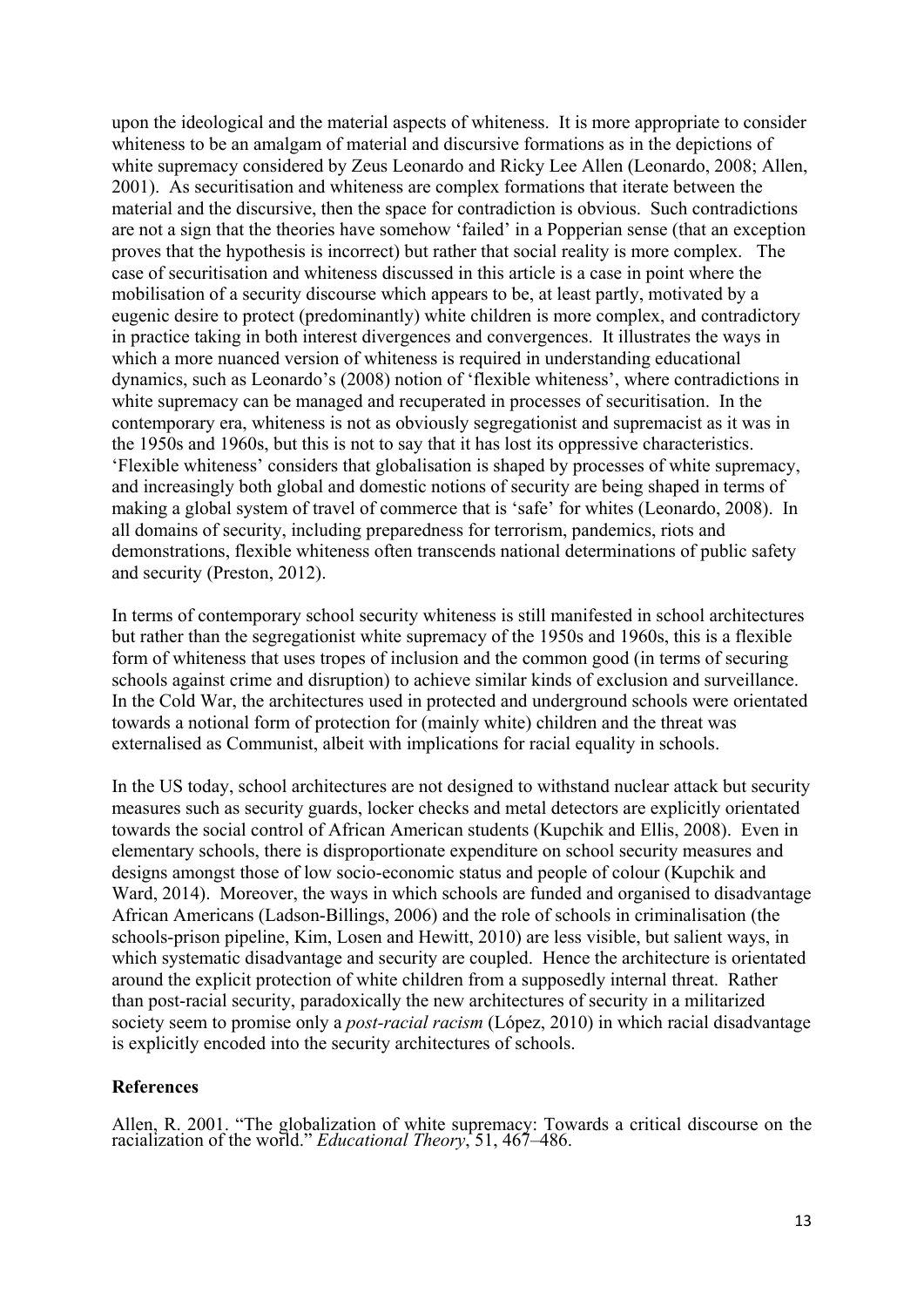Allen, R. 2004. "Whiteness and critical pedagogy." *Educational Philosophy and Theory*, 36, 121–136.

Bell, D. 1979. "Brown v. Board of Education and the Interest-Convergence Dilemma." *Harvard Law Review*, Vol. 93, 518-533

Bonilla-Silva,E. 2002. "We are all Americans! The Latin Americanization of racial stratification in the USA." *Race and Society*, 3-16

Brown, J. 1988. "'A is for Atom, B is for Bomb': Civil Defence in American Public Education: 1948-1963." *Journal of American History,* 75, 68-90.

Dobratz,B. and Shanks-Meile,S. 1997. *The white separatist movement in the United States: "White Power, White Pride".* Maryland: John Hopkins University. DuBois, W. E. B. 1999. *Darkwater: Voices from Within the Veil*. New York: Dover Publications.

Dudziak, M. 2011. *Cold war civil rights: race and the image of American Democracy*. Princeton: Princeton University Press

Erickson,P., Klein,J., Daston,L., Lemov,R., Sturm,T. and Gordin,M. 2013. *How Reason Almost Lost Its Mind: The Strange Case of Cold War Rationality*. University of Chicago Press: Chicago.

Foner, E. 2000. "The remarkable life of WEB Du Bois." *The Journal of Blacks in Higher Education*, Winter, 130.

Gillborn, D. 2006. "Rethinking white supremacy: Who counts in 'whiteworld'." *Ethnicities*, *6*, 318–340.

Gillborn, D. 2013. "Interest-divergence and the colour of cutbacks: race, recession and the undeclared war on Black children." *Discourse: Studies in the Cultural Politics of Education*, 34(4), 477-491.

Grossman, A. 2001. *Neither Dead Nor Red.* London: Routledge.

Guinier, L. 2004. "From racial liberalism to racial literacy: Brown v. Board of Education and the interest-divergence dilemma." *Journal of American History*, 91(1), 92, 118.

Harris, C. 1993. "Whiteness as property." *Harvard Law Review*, *106*(8), 1709–1791.

Hartman, A. 2008. *Education and the Cold War: the Battle for the American Dream*, Palgrave: London.

Hill, M. 1993. *Archival Strategies and Techniques*. London: Sage.

Kim,C., Losen,D. and Hewitt,D. 2010. *The School-to-Prison Pipeline: Structuring Legal Reform*. New York: New York University Press.

Kristensen, K. 2008. 'The absolute protection of our citizens': critical infrastructure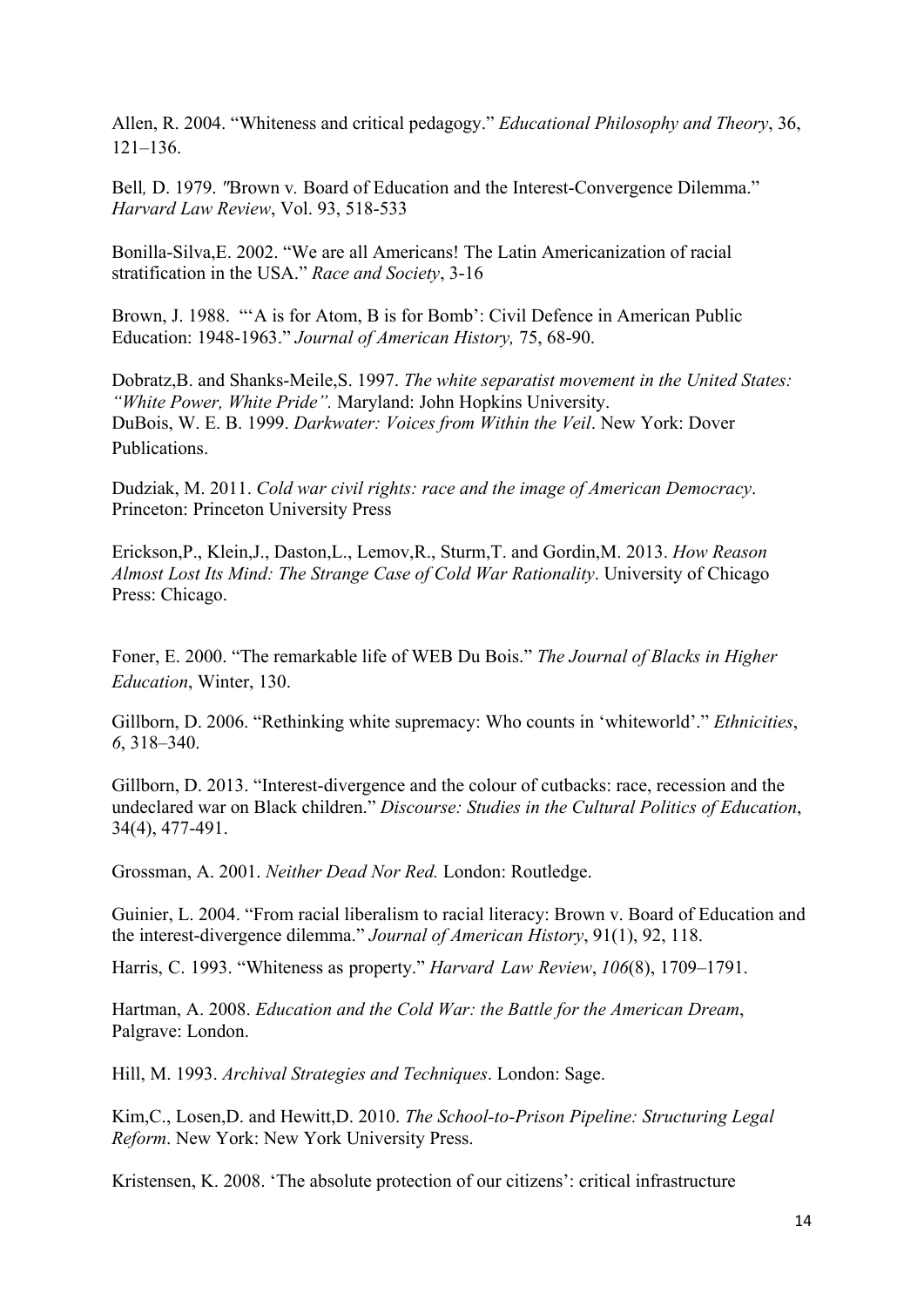protection and the practice of security, In: Cavelty,M. and Kristensen,K. (eds.) *Securing the Infrastructure: Critical Infrastructure, risk and (in) security*. London: Rouledge.

Kryder, D. 2000. *Divided Arsenal: Race and the American State During World War II*. Cambridge: Cambridge University Press.

Kupchik,A. and Ellis,N. 2008. "School Discipline and Security: Fair for All Students?" *Youth and Society*, 39, 4, 549-574.

Kupchik,A. and Ward,G. 2014. "Race, Poverty and Exclusionary School Security. An Empirical Analysis of U.S. Elementary, Middle and High Schools." *Youth Violence and Juvenile Justice*, 12, 4, 332-354.

Ladson-Billings,G. 2006. "From the Achievement Gap to the Education Debt: Understanding Achievement in U.S. Schools." *Educational Researcher*, 35, 7, 3-12.

Leonardo, Z. 2009. *Race, Whiteness, and Education*. London: Routledge.

López,I. 2010 "Post-racial racism: Mass Incarceration in the Age of Obama." *California Law Review*, 98, 3, 1023-1074.

McEnaney, L. 2000. *Civil Defense Begins at Home: Militarization meets everyday life in the fifties.* Princeton, NJ: Princeton University Press.

Motion Picture 60940: 311.2, 'The A+ School', 1966 (Department of Defense), Records of the Federal Emergency Management Agency, 311.2, National Archives II, College Park, University of Maryland (NACP).

Motion Picture 60953:311.15, 'Civil Defense in Schools', Office of Civil and Defense Mobilization, (1958), Records of the Federal Emergency Management Agency, 311.2, National Archives II, College Park, University of Maryland (NACP)

Motion Picture 61028: 311.84, 'Texas Had A Brand New School' (The Protected School), 1965, (Office of Civil Defense), Records of the Federal Emergency Management Agency, 311.2, National Archives II, College Park, University of Maryland (NACP)

National Commission on Safety Education 1966. *Current Status on Civil Defense in Schools with Guidelines for Action*. Washington DC: NCSE.

Patterson,M. 1998. 'America's Racial Unconscious: The Invisibility of Whiteness', In: Kincheloe,J., Steinberg,S., Rodriquez,N. and Chennault,R. *White Reign: Deploying Whiteness in America*. New York: St Martin's Press.

Preston, J. 2009. "Preparing for Emergencies: citizenship education, whiteness and pedagogies of security" *Citizenship Studies*, 13, 187- 200.

Preston, J. 2012. *Disaster Education*. Rotterdam: Sense Publishers.